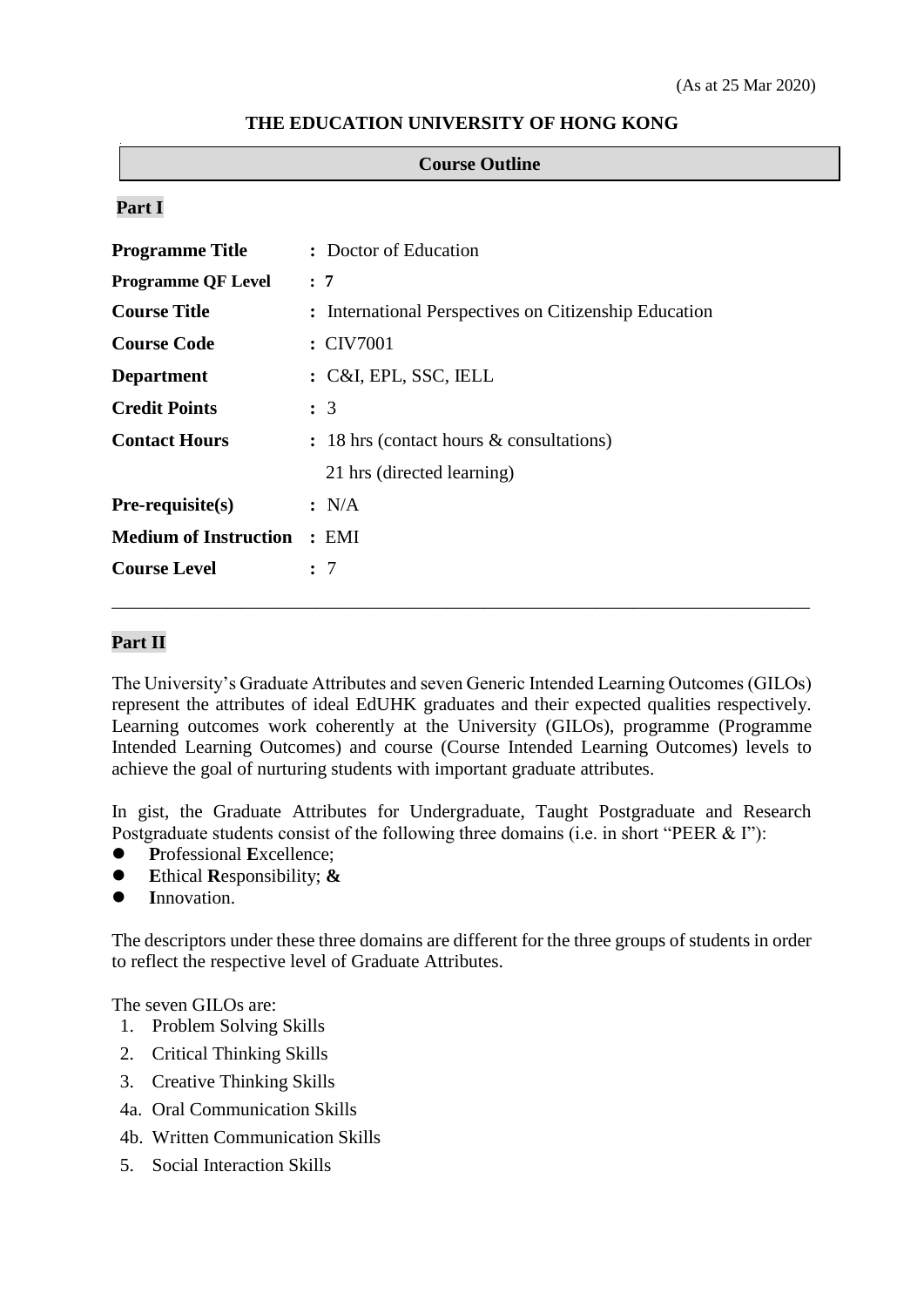- 6. Ethical Decision Making
- 7. Global Perspectives

## **1. Course Synopsis**

This course will prepare students to engage in a detailed investigation through study into civic and citizenship education in different national jurisdictions. It will enable students to critically reflect upon major issues relating to the international development of civic and citizenship education and localized practices in providing support. The focus will be to identify major perspectives on policies and practices within different jurisdictions and to evaluate the range of alternative models being employed to support the development of citizens' rights and responsibilities.

## **2. Course Intended Learning Outcomes** (CILOs)

*Upon completion of this course, students will be able to:*

- $C I L O<sub>i</sub>$  Identify socio-cultural and political issues impacting on civic and citizenship education.
- $C I L O<sub>2</sub>$  Articulate philosophies and key global principles for the development of civic and citizenship education across different national jurisdictions.
- CILO<sup>3</sup> Compare ideas, principles, priorities and policies from an international perspective.
- CILO<sup>4</sup> Demonstrate the ability to critically reflect upon major issues that define the field internationally.
- CILO<sub>5</sub> Broaden their understanding of the roles and responsibilities of different agents and agencies that promote civic and citizenship education Nationally, regionally and internationally.

## **3. Content, CILOs and Teaching & Learning Activities**

| <b>Course Content</b>                                                                                                                           | <b>CILOS</b> | <b>Suggested Teaching</b><br>& Learning Activities |
|-------------------------------------------------------------------------------------------------------------------------------------------------|--------------|----------------------------------------------------|
| Identify literature, including book reviews, that can<br>provide insight into international perspectives on<br>civic and citizenship education. | $C LO_{1.5}$ | Literature review                                  |
| Explore contextual and cultural issues regarding<br>civic and citizenship education in different national<br>contexts.                          | $C LO,$      | Group discussion                                   |
| Analysis the justification for civic and citizenship<br>education in national and local contexts.                                               | $C.$         | Essay                                              |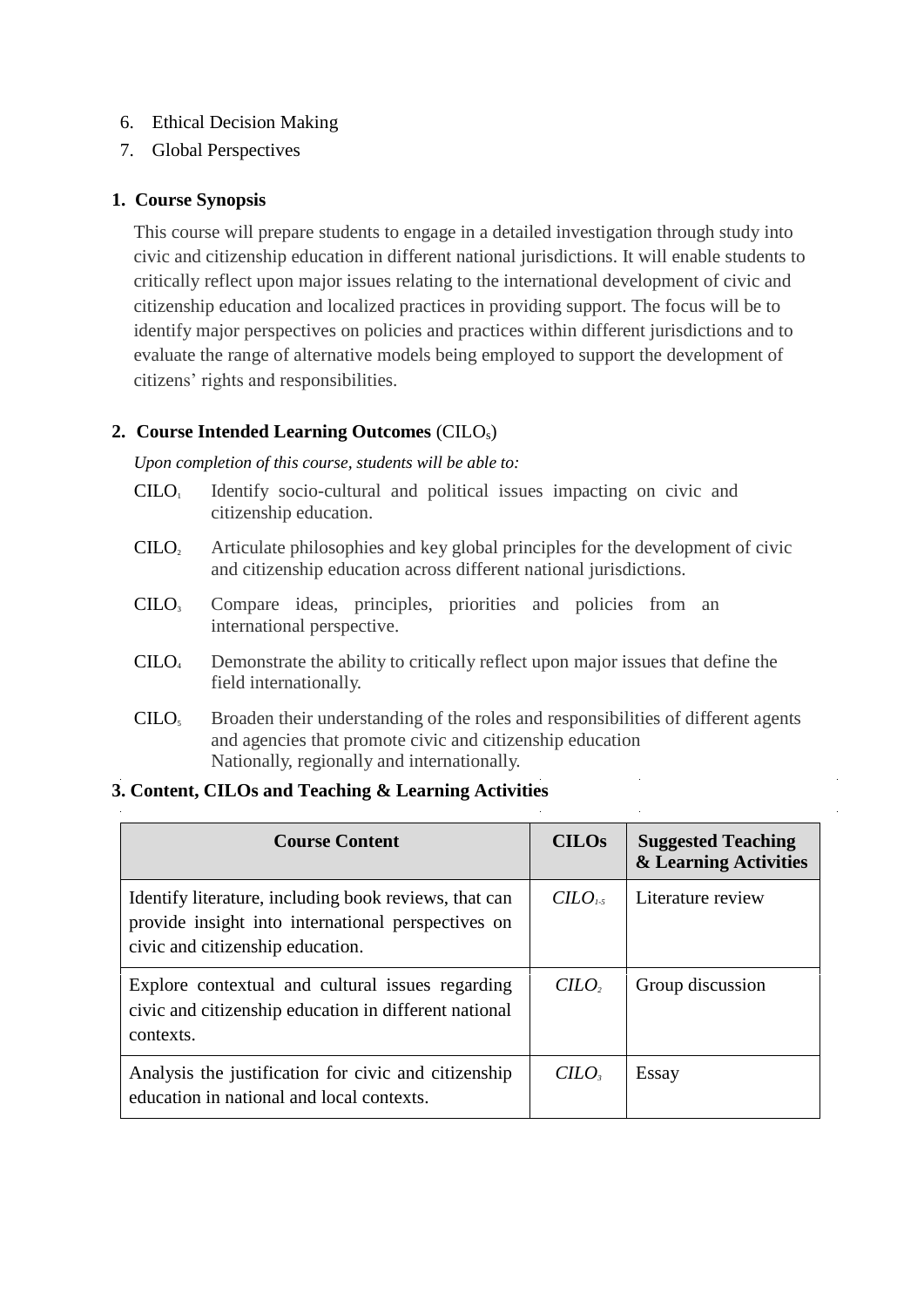| Identify international policies and practices for $\vert$ CILO <sub>2.4</sub> | <b>Group Project</b> |
|-------------------------------------------------------------------------------|----------------------|
| addressing issue key issues in civic and citizenship                          |                      |
| education in diverse socio-cultural and political                             |                      |
| systems.                                                                      |                      |

### **4. Assessment**

| <b>Assessment Tasks</b>                                                                                                    | Weighting $(\% )$ | <b>CILO</b> |
|----------------------------------------------------------------------------------------------------------------------------|-------------------|-------------|
| $3,000 - 4,000$ words (in English):                                                                                        | 100%              | $C$         |
| Within at least two national contexts critically review                                                                    |                   |             |
| systemic policies, support programs and practices for                                                                      |                   |             |
| supporting the development of civic and citizenship education<br>Prepare a comparative paper suitable for publication in a |                   |             |
| refereed journal.                                                                                                          |                   |             |
|                                                                                                                            |                   |             |

 $\mathcal{L}^{\text{max}}$ 

 $\mathcal{L}^{\text{max}}_{\text{max}}$ 

# **5. Required Text(s)**

Nil

### **6. Recommended Readings**

- Arendse, A. & Smith, J. (2018). Economic transformation and emancipation through active citizenship education. *BCES Conference Books, 16*, 45-51.
- Ahrari, S., Othman, J. B., Hassan, M. S., Samah, B. A. & Zaremohzzabieh, Z. (2017). Using network-based theory to develop a curriculum for citizenship education in higher institutions. *Social Indicators Research, 130*(3), 1207-1228.
- Cantón, A. & Garcia, B. (2018). Global citizenship education. *New Directions for Student Leadership, 2018*(160), 21-30.
- Cho, H. S. (2017). Issues and challenges of educators in implementing global citizenship education in South Korea. *KEDI Journal of Educational Policy, 14*(2).22-39.
- Davies, I., Evans, M. & Reid, A. (2005). Globalising citizenship education? A critique of 'global education'and 'citizenship education'. *British Journal of Educational Studies, 53*(1), 66-89.
- Fairbrother, G. (2003). *Towards critical patriotism – Student resistance to political education in Hong Kong and China*. Hong Kong: Hong Kong University Press.
- Gardner-Mctaggart, A. & Palmer, N. (2018). Global citizenship education, technology, and being*. Globalisation, Societies and Education, 16*(2), 268-281.
- Grossman, D., WO Lee, W.O. & Kennedy, K. (Eds.). (2008). *Citizenship curriculum in the Asia Pacific*. Hong Kong and Dordrecht: Centre for Comparative Education Research and Springer.
- Ikeno, N. (Ed.) (2011). *Citizenship education in Japan.* New York, US: Continuum Publishing.
- Kennedy, K. J. (2019). *Civic and citizenship education in volatile times: Preparing students for citizenship in the 21st century*. Singapore: Springer.
- Kennedy, K. J. (2017). Understanding post-soviet transitions as contexts for the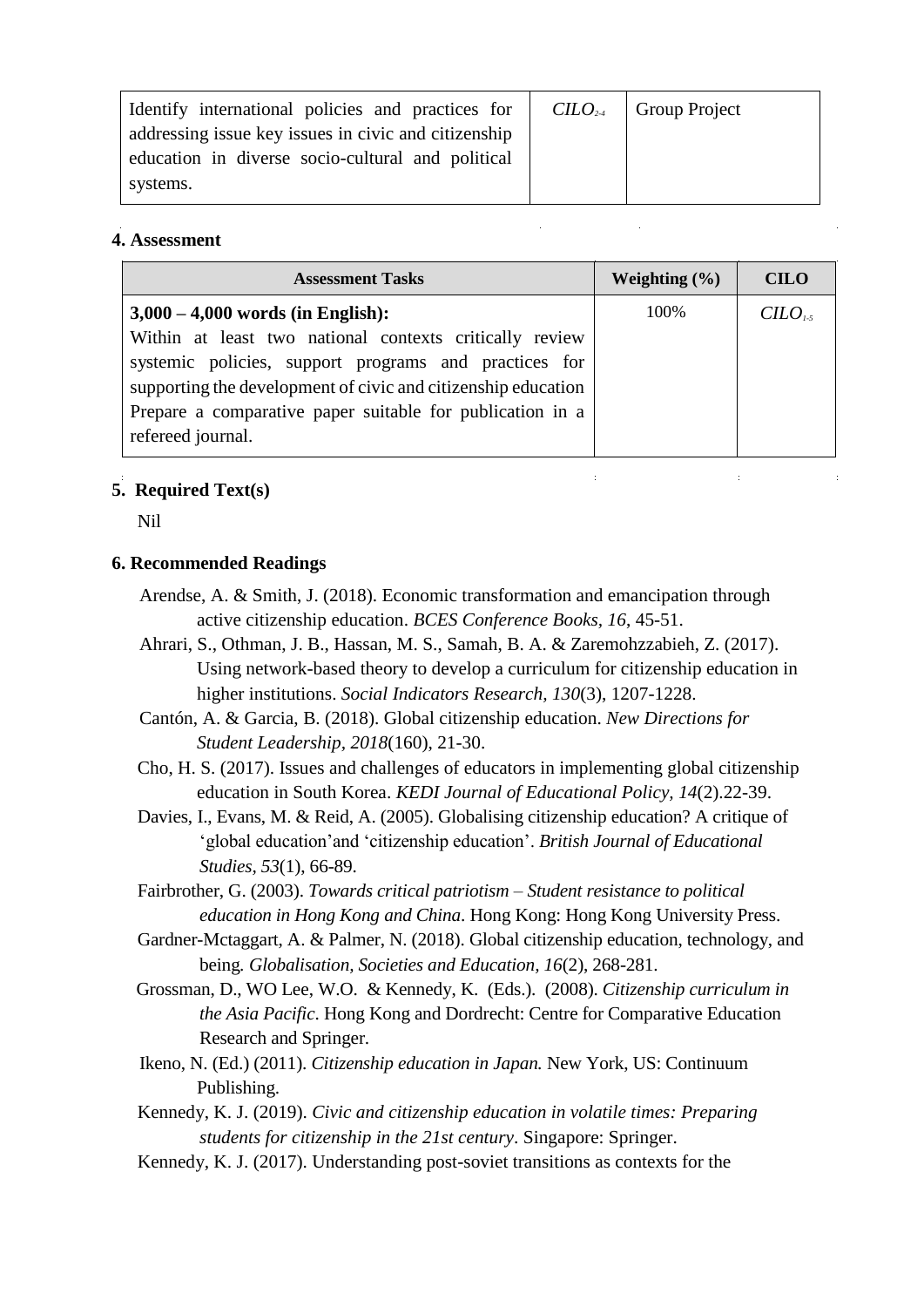development of active citizens. In *Young people and active citizenship in postsoviet times* (pp. 3-15). New York, US: Routledge.

- Kennedy, K. J., Krzywosz-Rynkiewicz, B. & Zalewska, A. (2017). Concluding comments: Can we produce resilient citizens for volatile times? Contexts, strategies and future research. In *Young people and active citizenship in post-soviet times* (pp. 253-262). New York, & London: Routledge.
- Kennedy, K. J. (2016). Civic education in Hong Kong. In Peterson, A. & Tudball, L. (Eds.), *Civics and citizenship education in Australia: Challenges, practices and international perspectives* (pp. 245-261). London, US: Bloomsbury Publishing.
- Kennedy, K. J. & Brunold, A. (Eds.). (2015). *Regional contexts and citizenship education in Asia and Europe*. New York, US: Routledge.
- Kennedy K. J., Fairbrother, G. & Zhao, Z.Z. (Eds.) (2014). *Citizenship education in China: Preparing citizens for the "Chinese" Century.* New York & London, US: Routledge.
- Kennedy, K. J., Lee, W. O. & Grossman, D. L. (Eds.). (2012). *Citizenship pedagogies in Asia and the Pacific* (Vol. 28). Germany: Springer Science & Business Media.
- Lee, W. O., Grossman, D., Kennedy. K. J.& Fairbrother, G. (Eds.). (2004). *Citizenship education in Asia and the pacific – concepts and issues*. Hong Kong: Centre for Comparative Education Research and Kluwer Academic Publishers.
- Sim, J. & Chow, L. (2019). Confucian thinking in Singapore's citizenship education*. Journal of Moral Education, 48*(4), 465-482.
- Ye, W. (2018). Socioeconomic status and out-of-school citizenship education in China's Shanghai. *Education and Urban Society, 50*(7), 641-669.

### **7. Related Web Resources**

<http://www.cicea.eu/> <http://www.oxfam.org.uk/education/gc/>

### **8. Related Journals**

*Citizenship Teaching and Learning Citizenship Studies Citizenship, Economics and Social Education: An International Journal Education, Citizenship and Social Justice Social Psychology of Education Asian Education Development Studies Asia Pacific Education Review Asia Pacific Journal of Education*

#### **9. Academic Honesty**

The University adopts a zero tolerance policy to plagiarism. For the University's policy on plagiarism, please refer to the *Policy on Academic Honesty, Responsibility and Integrity*  with Specific Reference to the Avoidance of Plagiarism by Students [\(https://www.eduhk.hk/re/modules/downloads/visit.php?cid=9&lid=89\)](https://www.eduhk.hk/re/modules/downloads/visit.php?cid=9&lid=89). Students should familiarize themselves with the Policy.